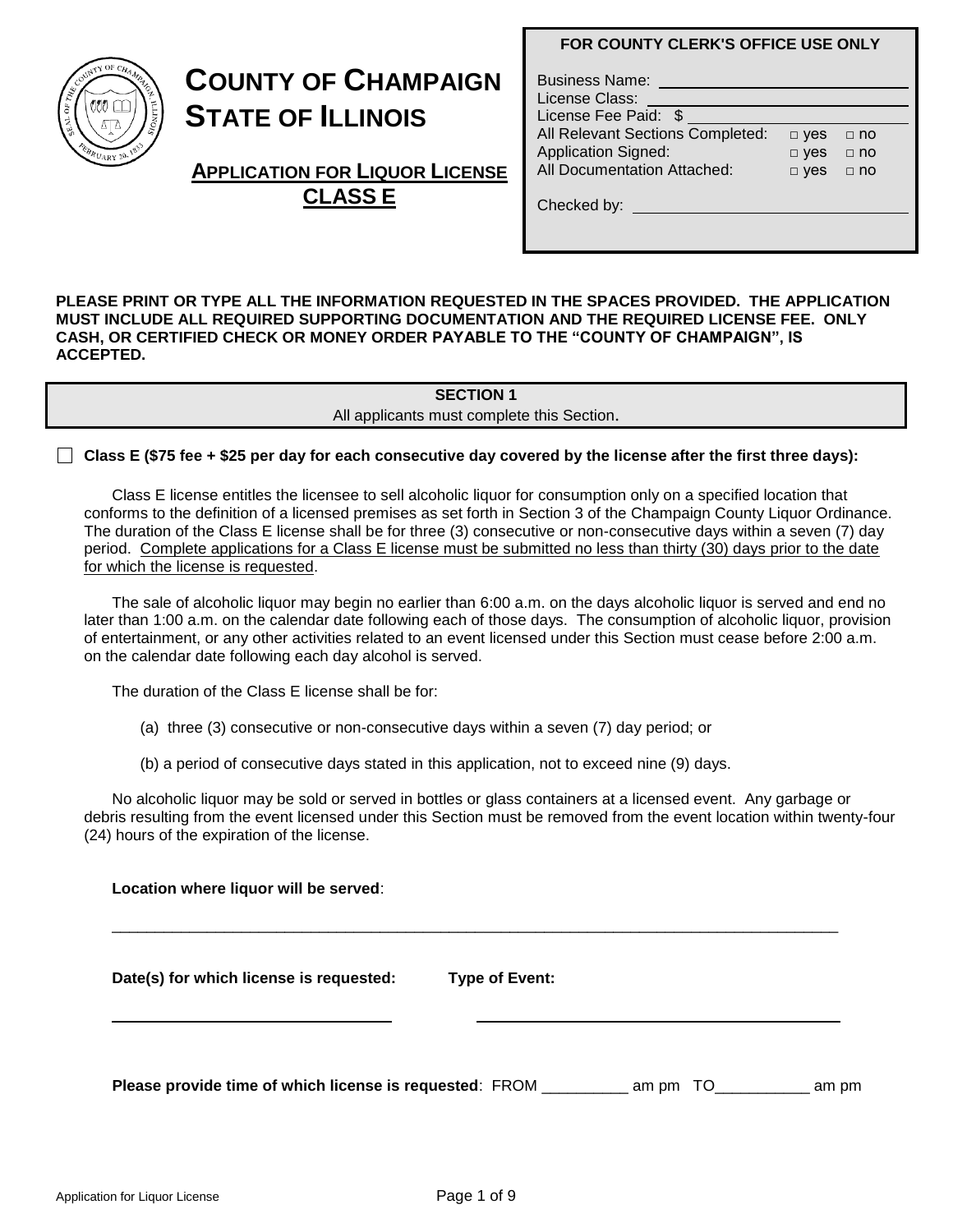| <b>SECTION 2A</b><br><b>INFORMATION REQUIRED FOR APPLICATIONS BY INDIVIDUALS</b><br>Only individual applicants must complete this Section.                                                                                                                                                                                       |  |  |  |  |
|----------------------------------------------------------------------------------------------------------------------------------------------------------------------------------------------------------------------------------------------------------------------------------------------------------------------------------|--|--|--|--|
| Full Legal Name: et al. 2014 and 2014 and 2014 and 2014 and 2014 and 2014 and 2014 and 2014 and 2014 and 2014                                                                                                                                                                                                                    |  |  |  |  |
|                                                                                                                                                                                                                                                                                                                                  |  |  |  |  |
|                                                                                                                                                                                                                                                                                                                                  |  |  |  |  |
|                                                                                                                                                                                                                                                                                                                                  |  |  |  |  |
|                                                                                                                                                                                                                                                                                                                                  |  |  |  |  |
| Date of Birth: <u>contract and a series of Birth:</u><br>Driver's License or ID #: \\contact \\contact \\contact \\contact \\contact \\contact \\contact \\contact \\contact \\contact \\contact \\contact \\contact \\contact \\contact \\contact \\contact \\contact \\contact \\cont                                          |  |  |  |  |
| Is applicant a resident of Champaign County, Illinois? $\Box$ yes $\Box$ no Is applicant a U.S. citizen? $\Box$ yes $\Box$ no                                                                                                                                                                                                    |  |  |  |  |
| Please attach written proof of age (e.g., copy of driver's license, state identification card, birth certificate, passport).                                                                                                                                                                                                     |  |  |  |  |
| <b>SECTION 2B</b><br><b>INFORMATION REQUIRED FOR APPLICATIONS BY CORPORATIONS</b><br>Only corporate applicants must complete this Section.                                                                                                                                                                                       |  |  |  |  |
|                                                                                                                                                                                                                                                                                                                                  |  |  |  |  |
|                                                                                                                                                                                                                                                                                                                                  |  |  |  |  |
|                                                                                                                                                                                                                                                                                                                                  |  |  |  |  |
|                                                                                                                                                                                                                                                                                                                                  |  |  |  |  |
|                                                                                                                                                                                                                                                                                                                                  |  |  |  |  |
| Is corporation in good standing and authorized to conduct business in Illinois? $\Box$ yes $\Box$ no<br>If yes, please attach<br>written proof (e.g., Articles of Incorporation, annual report, certificate from Secretary of State).                                                                                            |  |  |  |  |
| Name of Registered Agent for Service of Process:                                                                                                                                                                                                                                                                                 |  |  |  |  |
|                                                                                                                                                                                                                                                                                                                                  |  |  |  |  |
| For all officers, managers, members, and directors of corporation, and all persons owning or controlling at least<br>5% of the stock of the corporation, please provide the following information. If additional space is needed, provide<br>information on a separate sheet(s) in the same format as this application requires. |  |  |  |  |
| Full Legal Name: Name: Name and Separate and Separate and Separate and Separate and Separate and Separate and Separate and Separate and Separate and Separate and Separate and Separate and Separate and Separate and Separate                                                                                                   |  |  |  |  |
|                                                                                                                                                                                                                                                                                                                                  |  |  |  |  |
|                                                                                                                                                                                                                                                                                                                                  |  |  |  |  |
|                                                                                                                                                                                                                                                                                                                                  |  |  |  |  |
|                                                                                                                                                                                                                                                                                                                                  |  |  |  |  |
| Please attach written proof of age (e.g., copy of driver's license, state identification card, birth certificate, passport).                                                                                                                                                                                                     |  |  |  |  |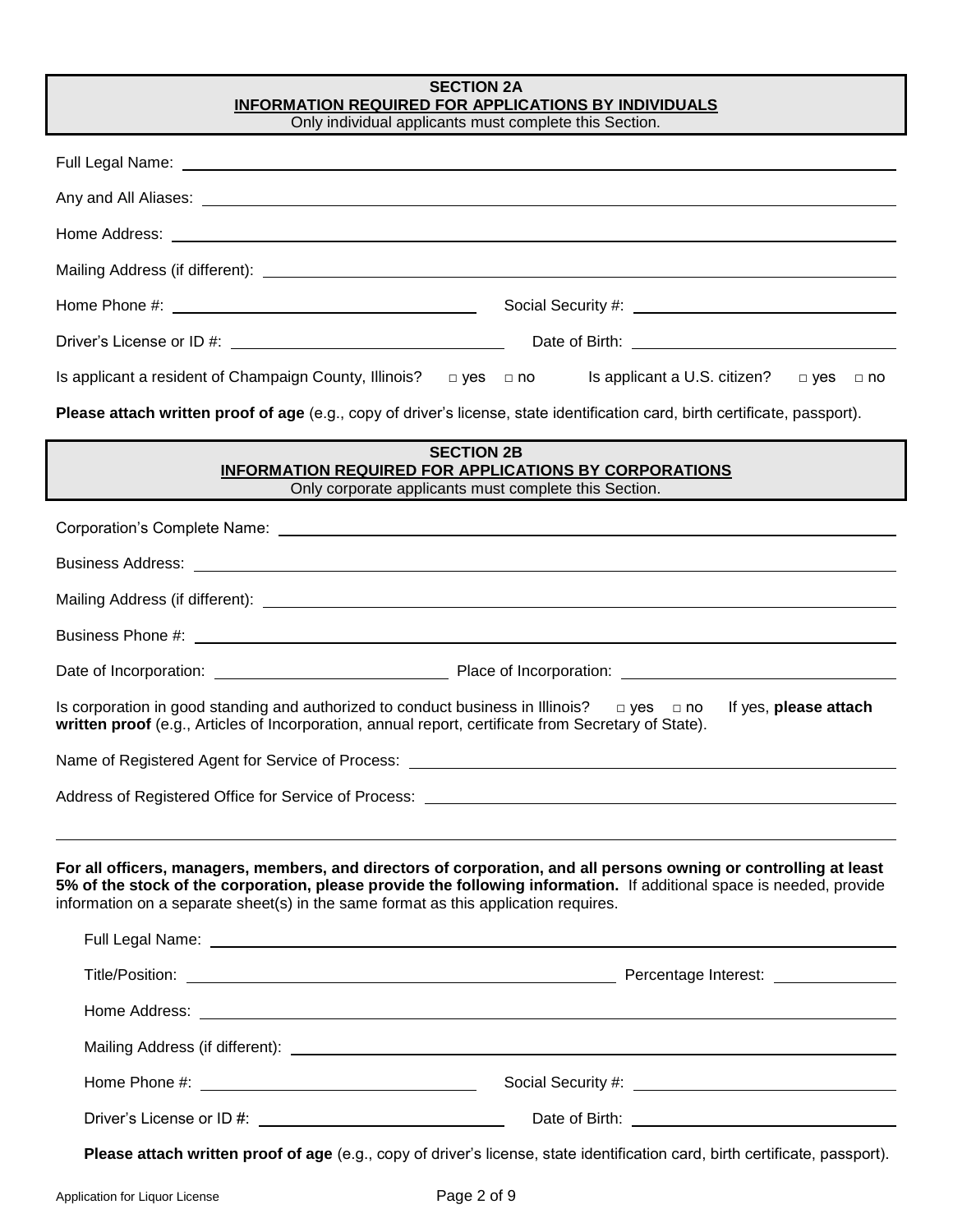|                                                       | Please attach written proof of age (e.g., copy of driver's license, state identification card, birth certificate, passport).                                                                                                                                                                                                                                                                                                                                                         |
|-------------------------------------------------------|--------------------------------------------------------------------------------------------------------------------------------------------------------------------------------------------------------------------------------------------------------------------------------------------------------------------------------------------------------------------------------------------------------------------------------------------------------------------------------------|
|                                                       | Full Legal Name: et al. 2010 and 2010 and 2010 and 2010 and 2010 and 2010 and 2010 and 2010 and 2010 and 2010                                                                                                                                                                                                                                                                                                                                                                        |
|                                                       |                                                                                                                                                                                                                                                                                                                                                                                                                                                                                      |
|                                                       |                                                                                                                                                                                                                                                                                                                                                                                                                                                                                      |
|                                                       |                                                                                                                                                                                                                                                                                                                                                                                                                                                                                      |
|                                                       |                                                                                                                                                                                                                                                                                                                                                                                                                                                                                      |
|                                                       |                                                                                                                                                                                                                                                                                                                                                                                                                                                                                      |
|                                                       | Please attach written proof of age (e.g., copy of driver's license, state identification card, birth certificate, passport).                                                                                                                                                                                                                                                                                                                                                         |
|                                                       | <b>SECTION 2C</b><br>INFORMATION REQUIRED FOR APPLICATIONS BY PARTNERSHIPS (GENERAL OR LIMITED),<br>JOINT VENTURES, OR ANY OTHER TYPE OF ORGANIZATION<br>WHERE TWO OR MORE PERSONS SHARE IN THE PROFITS AND LIABILITIES OF ORGANIZATION<br>Only applicants, who are neither an individual nor a corporation, must complete this Section.                                                                                                                                             |
|                                                       |                                                                                                                                                                                                                                                                                                                                                                                                                                                                                      |
|                                                       |                                                                                                                                                                                                                                                                                                                                                                                                                                                                                      |
|                                                       |                                                                                                                                                                                                                                                                                                                                                                                                                                                                                      |
| Mailing Address (if different from business address): |                                                                                                                                                                                                                                                                                                                                                                                                                                                                                      |
|                                                       | additional space is needed, provide information on a separate sheet(s) in the same format as this application requires.                                                                                                                                                                                                                                                                                                                                                              |
|                                                       |                                                                                                                                                                                                                                                                                                                                                                                                                                                                                      |
|                                                       |                                                                                                                                                                                                                                                                                                                                                                                                                                                                                      |
|                                                       |                                                                                                                                                                                                                                                                                                                                                                                                                                                                                      |
|                                                       |                                                                                                                                                                                                                                                                                                                                                                                                                                                                                      |
|                                                       | For each partner or any other person entitled to share in the profits of the organization, whether or not any such<br>person is also obligated to share in the liabilities of the organization, please provide the following information. If<br>Full Legal Name: <u>Name: Name of the Contract of the Contract of the Contract of the Contract of the Contract of the Contract of the Contract of the Contract of the Contract of the Contract of the Contract of the Contract o</u> |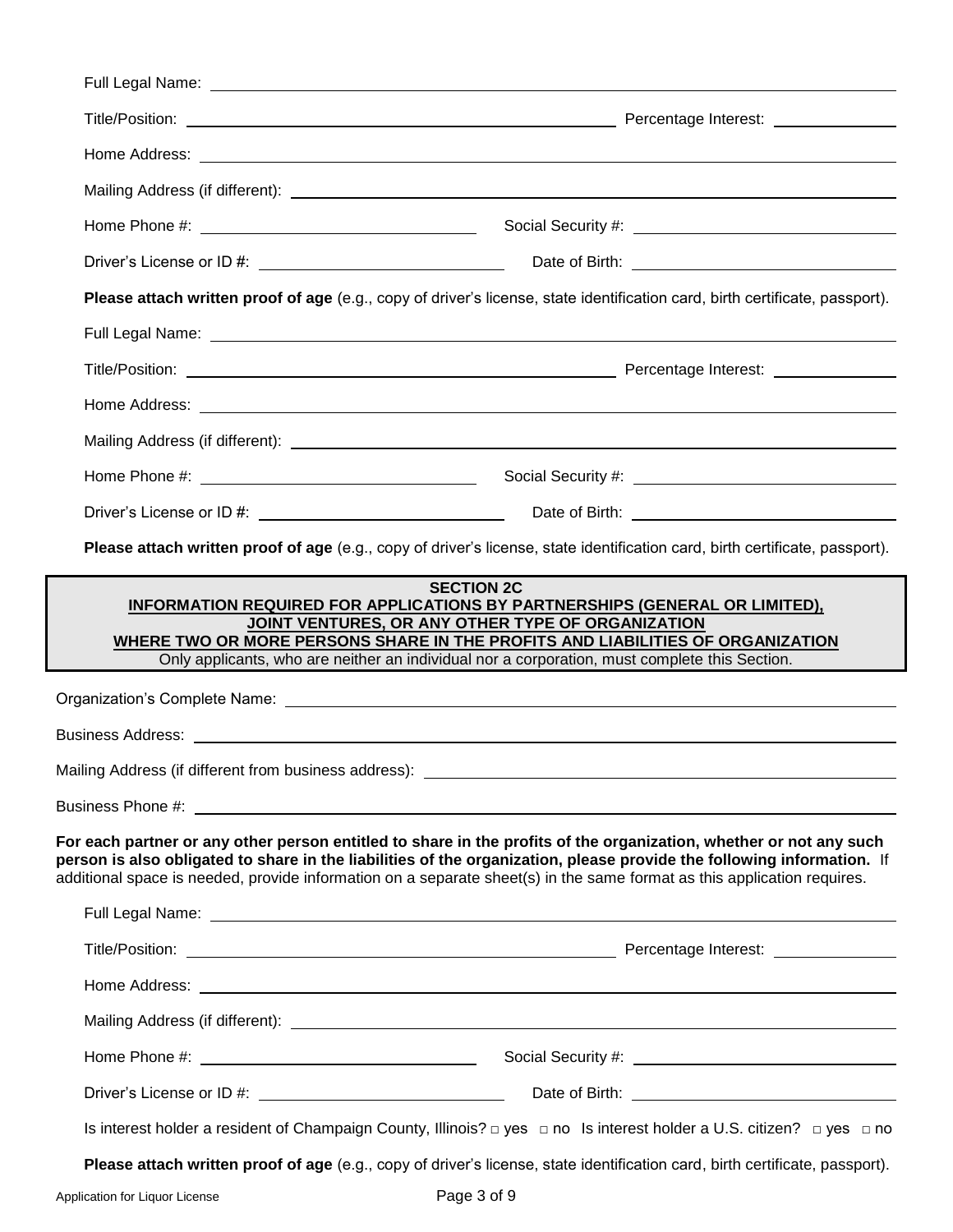|                                                                 | Is interest holder a resident of Champaign County, Illinois? □ yes □ no Is interest holder a U.S. citizen? □ yes □ no                                                                                                                                                                                                                                                                    |
|-----------------------------------------------------------------|------------------------------------------------------------------------------------------------------------------------------------------------------------------------------------------------------------------------------------------------------------------------------------------------------------------------------------------------------------------------------------------|
|                                                                 | Please attach written proof of age (e.g., copy of driver's license, state identification card, birth certificate, passport).                                                                                                                                                                                                                                                             |
|                                                                 | Full Legal Name: Name: Name and Separate and Separate and Separate and Separate and Separate and Separate and Separate and Separate and Separate and Separate and Separate and Separate and Separate and Separate and Separate                                                                                                                                                           |
|                                                                 |                                                                                                                                                                                                                                                                                                                                                                                          |
|                                                                 |                                                                                                                                                                                                                                                                                                                                                                                          |
|                                                                 |                                                                                                                                                                                                                                                                                                                                                                                          |
|                                                                 |                                                                                                                                                                                                                                                                                                                                                                                          |
|                                                                 |                                                                                                                                                                                                                                                                                                                                                                                          |
|                                                                 | Is interest holder a resident of Champaign County, Illinois? □ yes □ no Is interest holder a U.S. citizen? □ yes □ no                                                                                                                                                                                                                                                                    |
|                                                                 | Please attach written proof of age (e.g., copy of driver's license, state identification card, birth certificate, passport).                                                                                                                                                                                                                                                             |
|                                                                 | <b>SECTION 3</b><br><b>INFORMATION REGARDING INDIVIDUAL(S)</b><br>(OTHER THAN THE PERSONS LISTED UNDER SECTIONS 2A, 2B, AND 2C)<br>WHO WILL BE THE DAY-TO-DAY ONSITE MANAGERS OF THE BUSINESS TO BE LICENSED<br>All applicants must complete this Section.<br>If additional space is needed, provide information on a separate sheet(s) in the same format as this application requires. |
|                                                                 | Full Legal Name: <u>Discovery and the set of the set of the set of the set of the set of the set of the set of the set of the set of the set of the set of the set of the set of the set of the set of the set of the set of the</u>                                                                                                                                                     |
|                                                                 | Any and All Aliases: <u>example and a series of the series of the series of the series of the series of the series of the series of the series of the series of the series of the series of the series of the series of the seri</u>                                                                                                                                                     |
|                                                                 | Home Address: <u>The Communication</u> of the Communication of the Communication of the Communication of the Communication of the Communication of the Communication of the Communication of the Communication of the Communication                                                                                                                                                      |
|                                                                 |                                                                                                                                                                                                                                                                                                                                                                                          |
|                                                                 | Social Security #: \\\espices\\\espices\\\espices\\\espices\\\espices\\\espices\\\espices\\\espices\\espices\\espices\\espices\\espices\\espices\\espices\\espices\\espices\\espices\\espices\\espices\\espices\\espices\\espi                                                                                                                                                           |
|                                                                 |                                                                                                                                                                                                                                                                                                                                                                                          |
| Is manager a resident of Champaign County, Illinois? □ yes □ no | Is manager a U.S. citizen?<br>$\Box$ yes $\Box$ no                                                                                                                                                                                                                                                                                                                                       |
|                                                                 | Please attach written proof of age (e.g., copy of driver's license, state identification card, birth certificate, passport).                                                                                                                                                                                                                                                             |
|                                                                 | Full Legal Name: <u>Andrea Communications of the Communication</u> Communications of the Communication Communication                                                                                                                                                                                                                                                                     |
|                                                                 |                                                                                                                                                                                                                                                                                                                                                                                          |
|                                                                 |                                                                                                                                                                                                                                                                                                                                                                                          |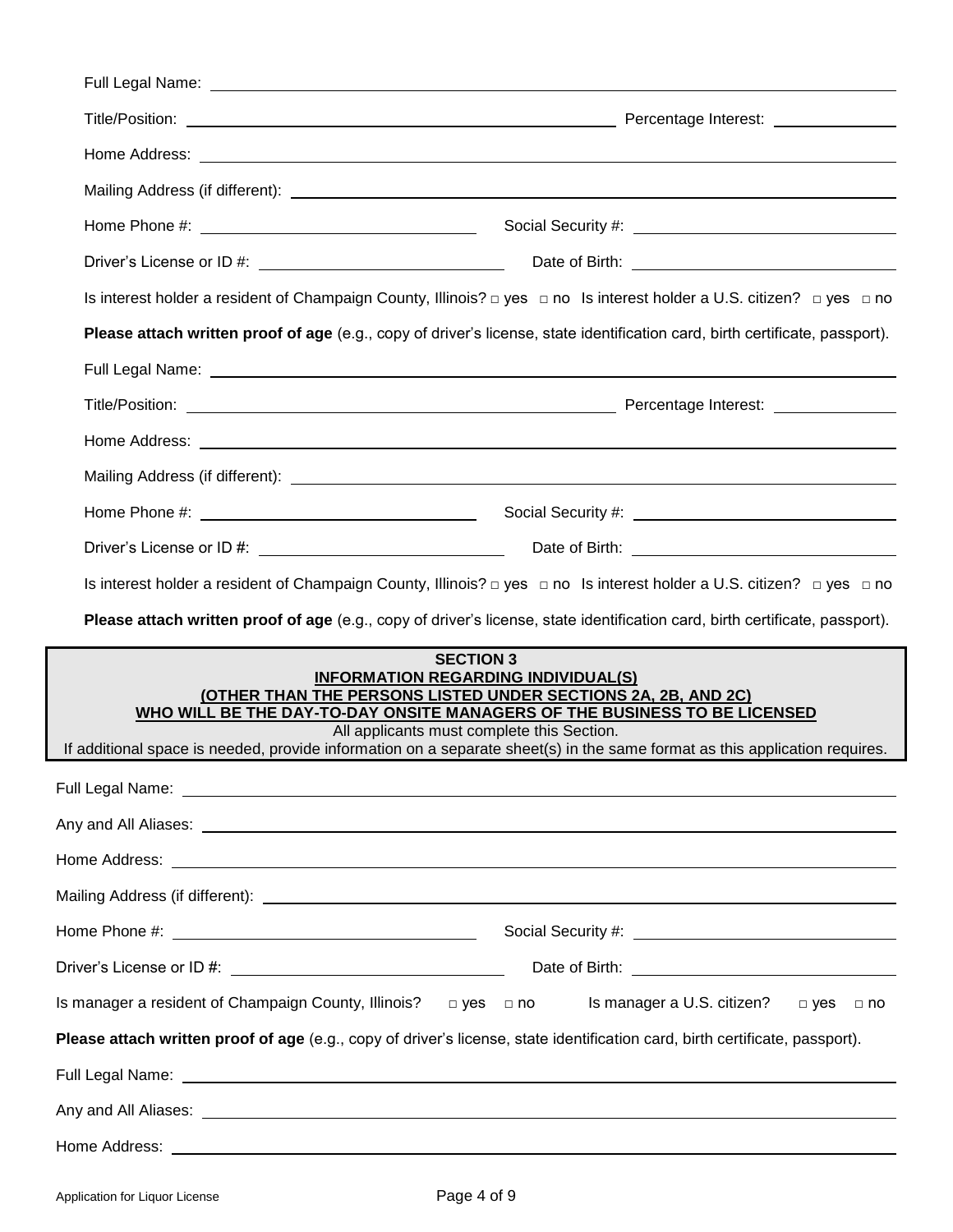| Is manager a resident of Champaign County, Illinois? $\Box$ yes $\Box$ no Is manager a U.S. citizen?                                                                                                                                 | □ yes □ no           |  |  |
|--------------------------------------------------------------------------------------------------------------------------------------------------------------------------------------------------------------------------------------|----------------------|--|--|
| Please attach written proof of age (e.g., copy of driver's license, state identification card, birth certificate, passport).                                                                                                         |                      |  |  |
| Full Legal Name: <u>Discovery and the set of the set of the set of the set of the set of the set of the set of the set of the set of the set of the set of the set of the set of the set of the set of the set of the set of the</u> |                      |  |  |
| Any and All Aliases: <u>example and a series of the series of the series of the series of the series of the series of</u>                                                                                                            |                      |  |  |
|                                                                                                                                                                                                                                      |                      |  |  |
|                                                                                                                                                                                                                                      |                      |  |  |
|                                                                                                                                                                                                                                      |                      |  |  |
|                                                                                                                                                                                                                                      |                      |  |  |
| Is manager a resident of Champaign County, Illinois? $\Box$ yes $\Box$ no Is manager a U.S. citizen?                                                                                                                                 | $\Box$ yes $\Box$ no |  |  |
| Please attach written proof of age (e.g., copy of driver's license, state identification card, birth certificate, passport).                                                                                                         |                      |  |  |
| <b>SECTION 4</b><br><b>LOCATION OF EVENT</b><br>All applicants must complete this Section.                                                                                                                                           |                      |  |  |
|                                                                                                                                                                                                                                      |                      |  |  |
|                                                                                                                                                                                                                                      |                      |  |  |
|                                                                                                                                                                                                                                      |                      |  |  |

Phone Number: \_\_\_\_\_

**Please attach a diagram showing the internal and external configuration of the premises to be licensed, including all doors, windows, entrances, exits, the fixed structural internal features of the premises, plus the interior rooms, walls, partitions, stages, performance areas, and restrooms.** 

 $\Box$  Applicant adopts the diagram that was previously submitted for the license sought to be renewed and certifies that the premises has not been altered since the issuance of last license and the diagram previously submitted continues to accurately depict the exterior and interior layouts of the premises.

Does applicant own the premises? □ yes □ no **If no, please attach a copy of the lease for the premises.**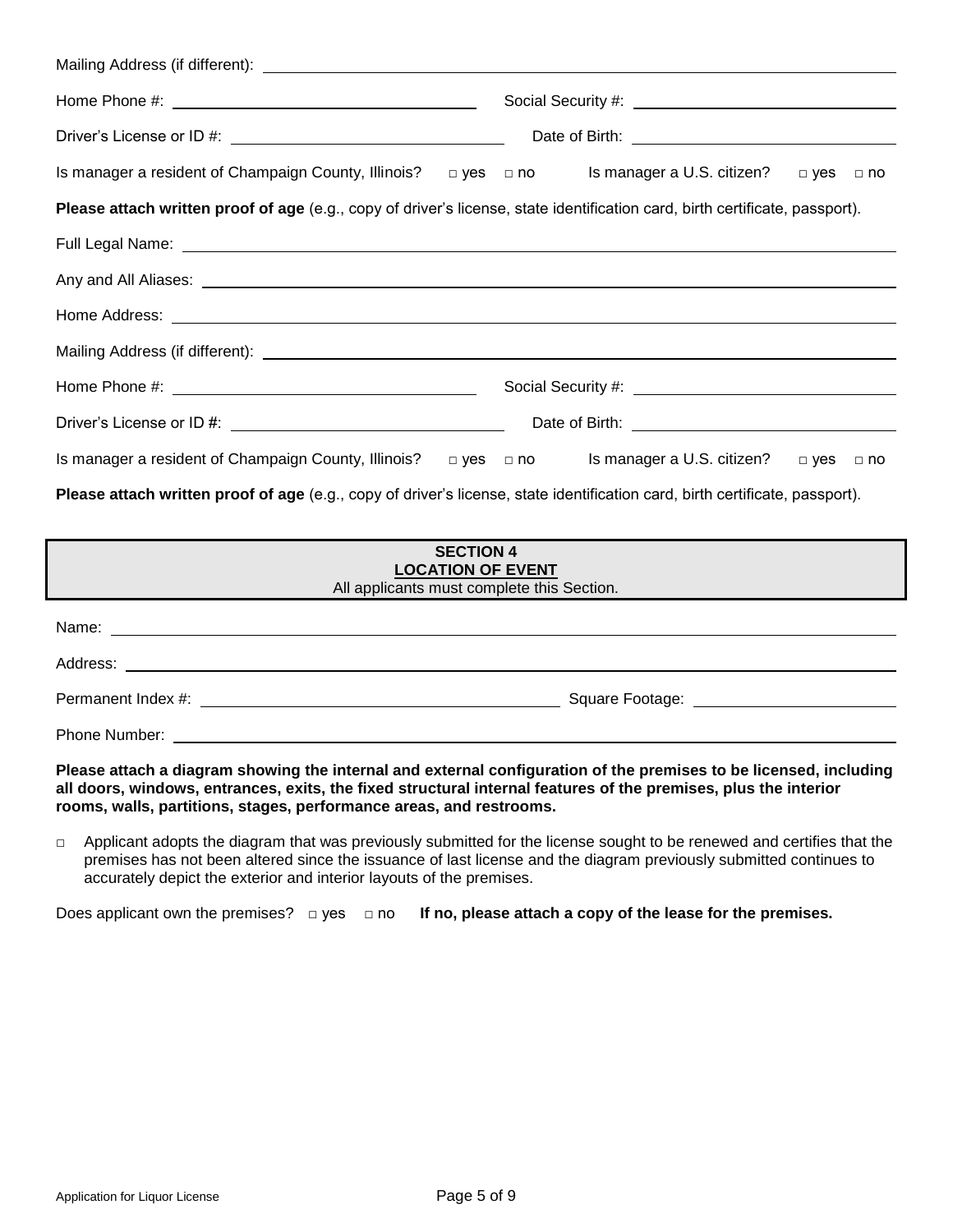| <b>SECTION 5</b><br><b>LIQUOR LICENSE HISTORY</b><br>All applicants must complete this Section.                                                                                                                                                                                    |
|------------------------------------------------------------------------------------------------------------------------------------------------------------------------------------------------------------------------------------------------------------------------------------|
| List names and locations of all other establishments for which any person listed under Sections 2A, 2B, 2C, and<br>3 has received liquor licenses:                                                                                                                                 |
|                                                                                                                                                                                                                                                                                    |
| Location of Establishment: <u>[1989]</u> The contract of the contract of the contract of the contract of the contract of the contract of the contract of the contract of the contract of the contract of the contract of the contra                                                |
|                                                                                                                                                                                                                                                                                    |
| Location of Establishment:<br>Location of Establishment:                                                                                                                                                                                                                           |
|                                                                                                                                                                                                                                                                                    |
| Location of Establishment: New York Changes and Changes and Changes and Changes and Changes and Changes and Ch                                                                                                                                                                     |
| Has any person listed under Sections 2A, 2B, 2C, and 3 ever had any liquor license denied, revoked, or<br>suspended? $\Box$ yes $\Box$ no If yes, please list the dates and grounds for each such denial, revocation, or suspension,<br>and the name and location of the business. |
|                                                                                                                                                                                                                                                                                    |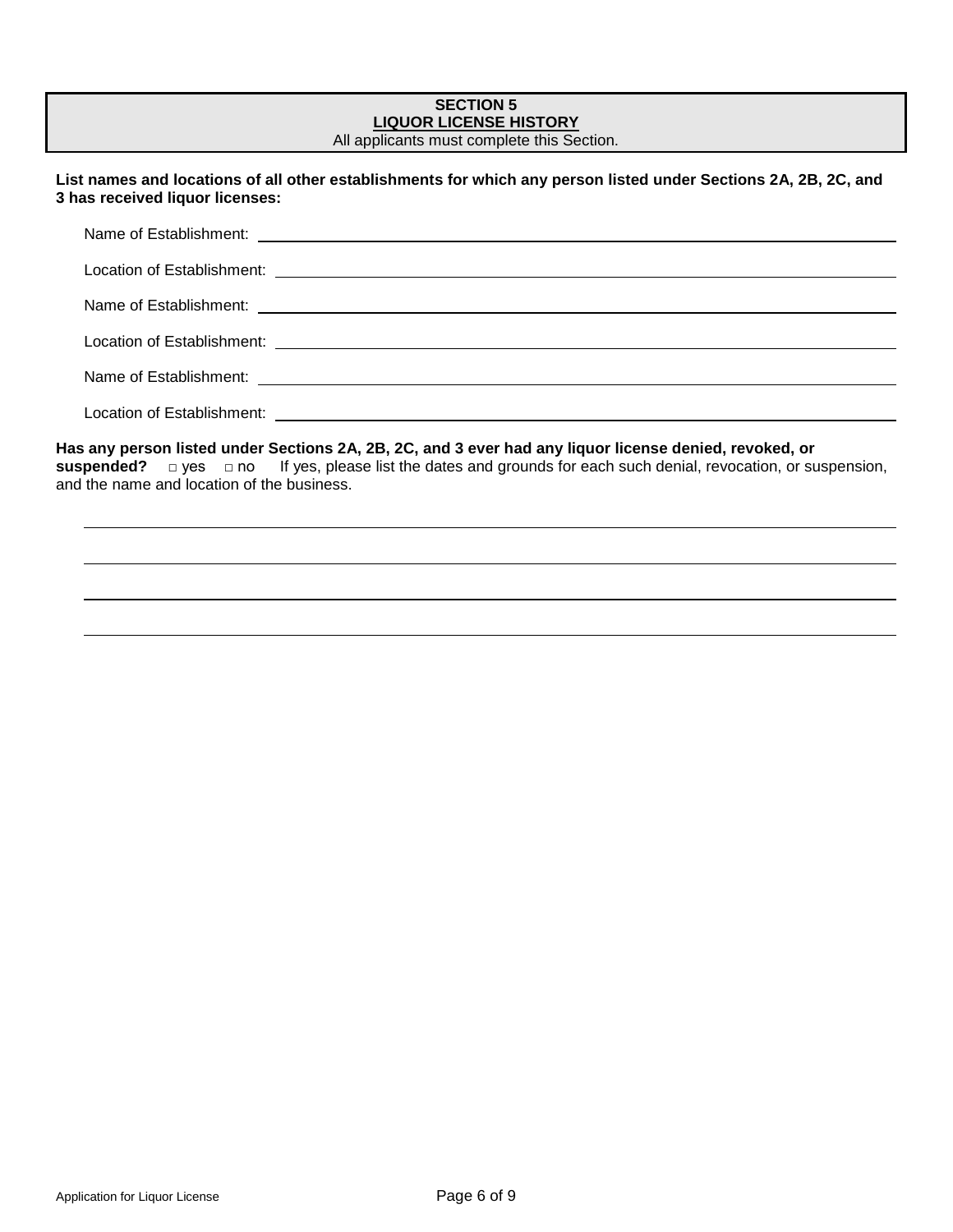#### **SECTION 6 ELIGIBILITY QUESTIONS**

| All applicants must complete this Section. These questions apply to all persons listed under Sections 2A, 2B, 2C, and 3.<br>If any question is checked "yes", a detailed explanation is required and must be attached to this application.                                                                                                                                                   |               |           |
|----------------------------------------------------------------------------------------------------------------------------------------------------------------------------------------------------------------------------------------------------------------------------------------------------------------------------------------------------------------------------------------------|---------------|-----------|
| Is any person listed under Sections 2A, 2B, 2C and 3 a public official or law enforcement official in<br>Champaign County, Illinois?                                                                                                                                                                                                                                                         | $\square$ yes | $\Box$ no |
| Has any person listed under Sections 2A, 2B, 2C and 3 ever been convicted of a felony under any federal<br>or state law?                                                                                                                                                                                                                                                                     | $\Box$ yes    | $\Box$ no |
| Has any person listed under Sections 2A, 2B, 2C and 3 ever been convicted of being the keeper or is<br>keeping a house of ill fame?                                                                                                                                                                                                                                                          | $\Box$ yes    | $\Box$ no |
| Has any person listed under Sections 2A, 2B, 2C and 3 ever been convicted of pandering or other crime<br>or misdemeanor opposed to decency and morality?                                                                                                                                                                                                                                     | $\Box$ yes    | $\Box$ no |
| Has any person listed under Sections 2A, 2B, 2C and 3 ever been convicted of a violation of any Federal<br>or State law concerning the manufacture, possession or sale of alcoholic liquor, or has forfeited his bond<br>to appear in court to answer charges for any such violation?                                                                                                        | $\Box$ yes    | $\Box$ no |
| Has any person listed under Sections 2A, 2B, 2C and 3 ever been convicted of violating any County<br>ordinance?                                                                                                                                                                                                                                                                              | $\Box$ yes    | $\Box$ no |
| Has any person listed under Sections 2A, 2B, 2C and 3 ever been convicted of a gambling offense as<br>proscribed by any of subsections (a)(3) through (a)(11) of Section 28-1 of or as proscribed by Section 28-<br>1.1 or 28-3 of the Criminal Code of 1961 (720 ILCS 5/28-1, 5/28-1.1, or 5/28-3), or as proscribed by a<br>statute replaced by any of the aforesaid statutory provisions? | $\square$ yes | $\Box$ no |
| Has any person listed under Sections 2A, 2B, 2C and 3 ever been issued a federal wagering stamp by<br>the federal government?                                                                                                                                                                                                                                                                | $\Box$ yes    | $\Box$ no |
| Has any person listed under Sections 2A, 2B, 2C and 3 ever failed to make a tax return in violation of any<br>tax act administered by the Department of Revenue?                                                                                                                                                                                                                             | $\Box$ yes    | $\Box$ no |
| Has any person listed under Sections 2A, 2B, 2C and 3 ever filed a fraudulent return in violation of any<br>tax act administered by the Department of Revenue?                                                                                                                                                                                                                               | $\Box$ yes    | $\Box$ no |
| Has any person listed under Sections 2A, 2B, 2C and 3 ever failed to pay all or part of any tax or penalty<br>finally determined to be due in violation of any tax act administered by the Department of Revenue?                                                                                                                                                                            | $\Box$ yes    | $\Box$ no |
| Has any person listed under Sections 2A, 2B, 2C and 3 ever failed to keep books and records in violation<br>of any tax act administered by the Department of Revenue?                                                                                                                                                                                                                        | $\Box$ yes    | $\Box$ no |
| Has any person listed under Sections 2A, 2B, 2C and 3 ever failed to secure and display a certificate or<br>sub-certificates of registration, if required, in violation of any tax act administered by the Department of<br>Revenue?                                                                                                                                                         | $\Box$ yes    | $\Box$ no |
| Has any person listed under Sections 2A, 2B, 2C and 3 ever willfully violated any rule or regulation of the<br>Department of Revenue relating to the administration and enforcement of tax liability?                                                                                                                                                                                        | $\Box$ yes    | $\Box$ no |
| <b>SECTION 7</b>                                                                                                                                                                                                                                                                                                                                                                             |               |           |
| <b>DRAM SHOP LIABILITY INSURANCE</b><br>All applicants must complete this Section.                                                                                                                                                                                                                                                                                                           |               |           |

**Attach written proof of dram shop liability insurance in the form of a certificate of insurance issued by an insurance company licensed to do business in the State of Illinois.**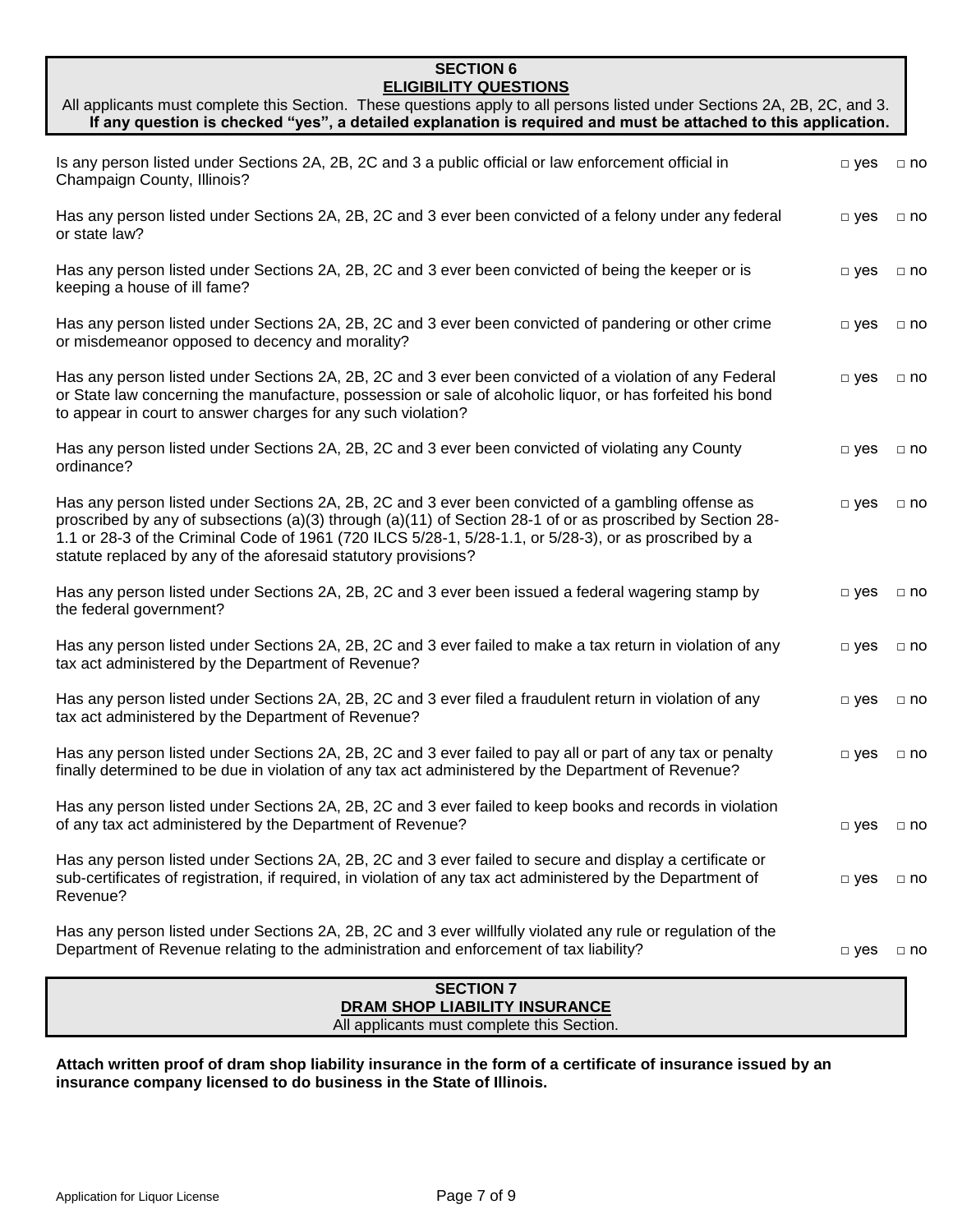#### **SECTION 8 SIGNATURE, TITLE, AND DATE**

All applicants must complete this Section. Please sign and date this application form. An owner, officer, a partner or an officially authorized agent of the business, must sign this application. The signature must be an original. Rubber stamps are not accepted.

I, the undersigned applicant or authorized agent thereof, swear or affirm that: the matters stated in the foregoing application are true and accurate to the best of my knowledge; I have read the Champaign County Liquor Ordinance and am familiar with its terms and conditions; and the business for which I seek a license and its proposed operation are and shall be in compliance with the Champaign County Liquor Ordinance.

I further agree to promptly notify, in writing, the Champaign County Liquor Commissioner during the pendency of this application, or during the term of any license issued pursuant to this application, of any change in any of the information provided in this application or the occurrence of any event that is a basis for suspension or revocation of said license or fine under the Champaign County Liquor Ordinance.

**Signature** 

Title/Position

Date

Signed and sworn to before me this \_\_\_\_\_\_\_\_\_\_ day

of  $, 20$  .

Notary Public